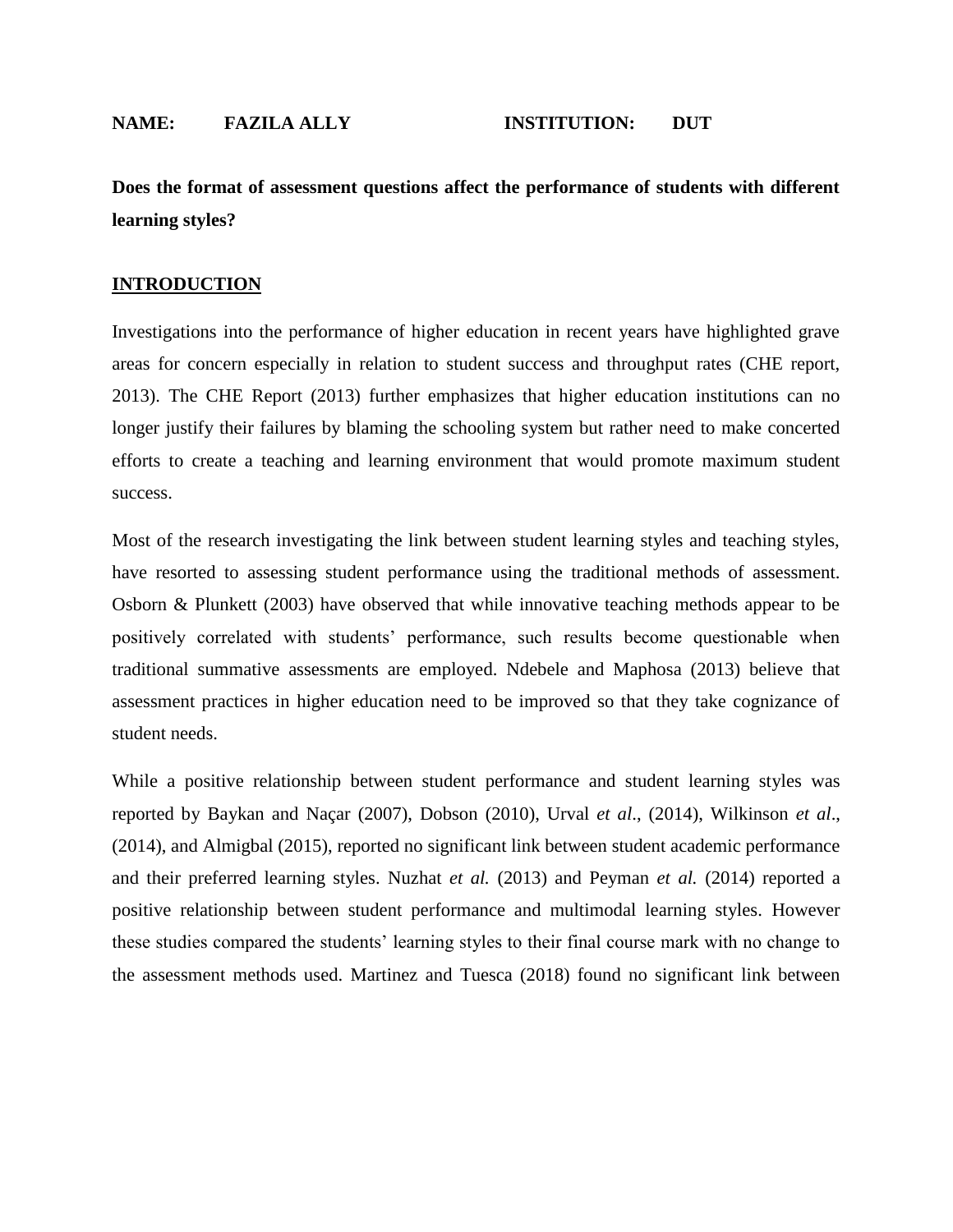student learning styles and their performance in two types of assessment (electronic multiple choice questions and laboratory-based practical test) in an anatomy course. Only Wang *et al.* (2006) and Hsieh *et al.*, (2012) focused on the assessment format and how it impacted on students with different learning styles. Hsieh *et al.* (2012) found no significant difference between the performance of students with different learning styles. Wang *et al.* (2006) reported a positive link between student learning styles and their performance in a web-based course.

It appears that while many academics have taken cognizance of students learning styles and introduced innovative teaching practices, their modes of assessment have remained the traditional written examination (Osborn and Plunkett, 2003). However, if assessment is seen primarily as a means of determining students' true understanding, then academics need to employ assessment tools that offer students a chance to demonstrate their learning in their preferred learning style (Osborn and Plunkett, 2003; Hsieh et al., 2012).

Questioning is considered an important means by which academics can stimulate involvement in the teaching and learning process, and to gauge student understanding of the course content (Maphosa and Wadesango, 2016). It is therefore necessary to examine the effectiveness of the use of questions in enhancing learning and demonstrating student understanding. Hence it raises the question: would student performance improve if they were given the opportunity to answer questions in their preferred sensory modality?

This study aims to determine the learning styles of a group of first year Anatomy students and to investigate the impact on student performance when the assessment task is matched with their learning styles.

#### **METHODS**

Seventy two first year anatomy students completed a hardcopy of the VARK questionnaire. Students were also asked to describe their self-perceived learning style(s) by selecting whether they liked to learn from: 1) diagrams, graphs, demonstrations and flow diagrams – this implies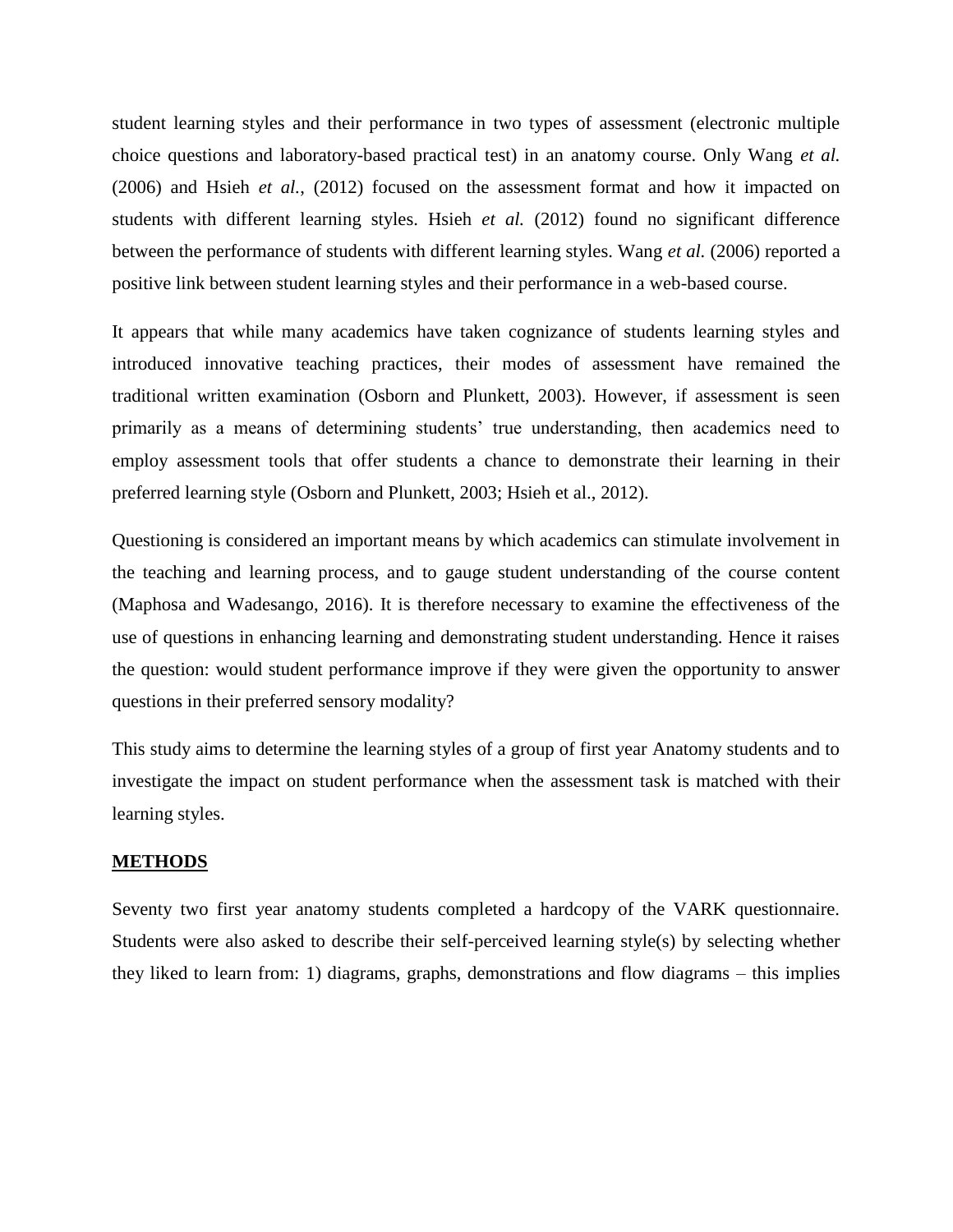visually; 2) lectures, discussions and debates – this implies aurally; 3) reading and writing notes – this implies read/write; and 4) dissection, performing activities, carrying out experiments – implies kinaesthetically. Demographic data eg. age, gender, language of instruction, home language, type of school attended, and previous qualifications, were also collected. The students' names were replaced by a study number. The VARK questionnaires were inputted onto the VARK site and the results were recorded on an Excel spreadsheet, together with the results of the students' self- perceived learning style and students' demographic data.

To investigate student performance when the assessment task is matched with their learning styles, two separate sections of the body were selected to be assessed via the four VARK modalities. The assessments were conducted over a six month period.

The sections to be assessed were 1) blood supply of the heart and, 2) blood supply of the stomach. The students had to describe the blood supply of each organ via i) a paragraph (R), ii) a diagram  $(V)$ , iii) a flow diagram  $(V)$ , and iv) labelling of a model  $(K)$ . Student performance was then evaluated in terms of their learning styles and compared across each modality.

#### **RESULTS**

Seventy of the total sample of 71 students (98.6%) reported their learning styles that were assessed via the VARK questionnaires. Approximately a third (36%) ( $n = 10$ ) of the students reported a unimodal learning style while 64% reported a multimodal learning style (*p* < 0.001). This pattern was consistent with the assessed learning styles where the unimodal and multimodal learning styles were recorded as 35% and 65% respectively (Fig.1 - Results - [Tables and](file:///C:/Users/fuzzy/Desktop/Fuzzy%20Report/Results%20-%20Tables%20and%20Graphs.docx)  [Graphs.docx\)](file:///C:/Users/fuzzy/Desktop/Fuzzy%20Report/Results%20-%20Tables%20and%20Graphs.docx). Figure 1 illustrates the distribution and comparison between the self-reported and assessed learning styles. Cross tabulation of self-reported and assessed learning styles indicated no significant relationship ( $p = 0.122$ ) between the students' self-reported learning styles and their learning styles as assessed by the VARK questionnaire.

ANOVA tests indicated no significant difference in the student test scores in the individual assessments between the VARK profiles (self-reported and assessed). However, t-tests indicated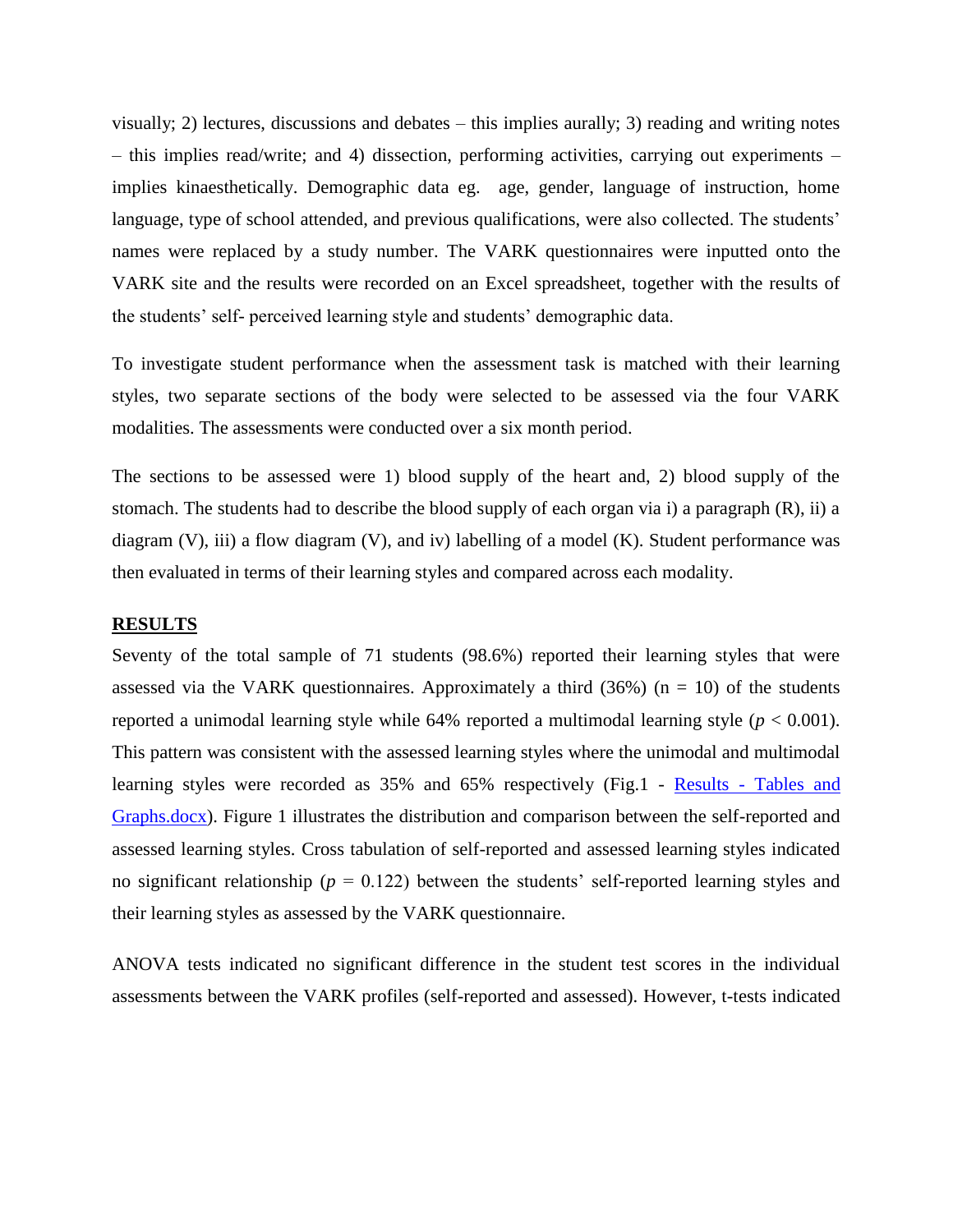a significant difference  $(p < 0.05)$  in student scores between the individual tests. Differences in student scores were recorded for the following assessments: i) the paragraph (R) and flow diagram (V), ii) paragraph  $(R)$  and diagram  $(V)$ , iii) flow diagram  $(V)$  and diagram  $(V)$ , iv) diagram (V) and model (K) of the heart and for all assessments of the stomach except for diagram (V) and model (K) (Table 1 - Results - [Tables and Graphs.docx\)](file:///C:/Users/fuzzy/Desktop/Fuzzy%20Report/Results%20-%20Tables%20and%20Graphs.docx). Further analysis of the mean scores obtained in each test (Table 2), revealed a (significant) disparity in student test scores in the following pairs; 2, 4, 6, 8, 9, 10 and 11 (Table 2 - Results - [Tables and](file:///C:/Users/fuzzy/Desktop/Fuzzy%20Report/Results%20-%20Tables%20and%20Graphs.docx)  [Graphs.docx\)](file:///C:/Users/fuzzy/Desktop/Fuzzy%20Report/Results%20-%20Tables%20and%20Graphs.docx).

### **DISCUSSION**

The majority of the students in this study recorded a multimodal learning style in the selfreported and assessed categories (64% and 65% respectively). Similar results have been reported by Horton, Wiederman and Saint (2012) , Nuzhat *et al.* (2013), Urval *et al.* (2014), Almigbal (2015), Meyer *et al.* (2016), Aldasori *et al.* (2018), and Husmann and O'Loughlin (2019). However, the results of this study contradict the findings of O'Mahony *et al.* (2016), who reported a higher incidence of unimodal learning styles than multimodal learning styles. The results of this study revealed no significant relationship ( $p = 0.122$ ) between the students' selfreported learning styles and their learning styles as assessed by the VARK questionnaire. This is consistent with the study by Hsieh *et al.* (2012).

This study explored the association between student test scores in assessments that were based on the VARK learning styles. While no significant differences were noted in the student test scores in the individual assessments between the VARK profiles (self-reported and assessed), a significant difference in student performance  $(p < 0.05)$  was recorded between individual tests. Overall student performance was particularly poor when asked to provide answers in the diagrammatic format i.e. by means of a diagram, describe the blood supply of the heart. The results of this study however cannot be compared to Hsieh et al. (2012) as the latter study required students to choose options in multiple choice questions with words and diagrams,